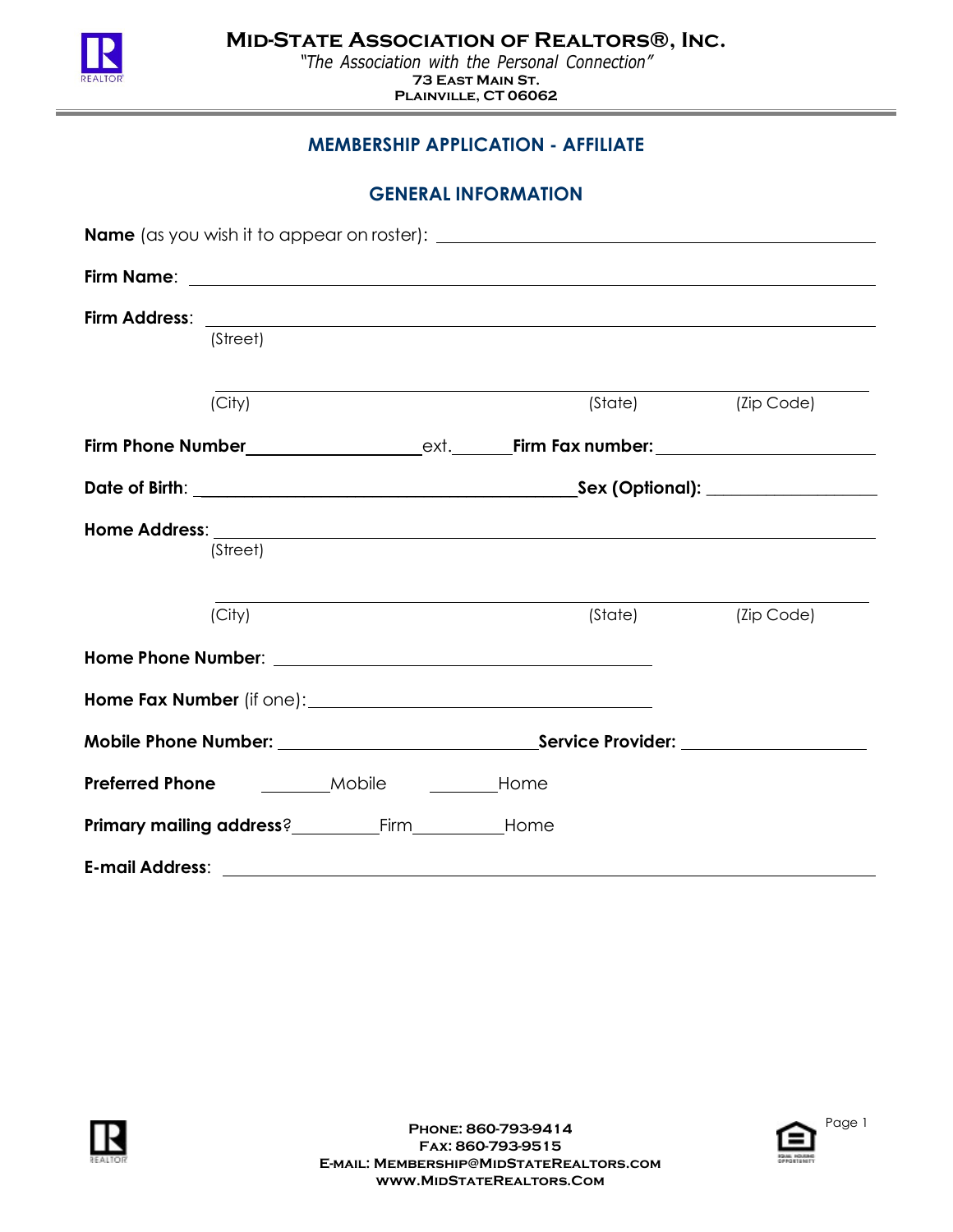

*"The Association with the Personal Connection"* **73 East Main St. Plainville, CT 06062**

## **MEMBERSHIP TYPE**

| <b>New</b>                                                                                                                                          | Secondary Membership* |            | <b>Association Transfer*</b>                                                                        |  |  |  |  |
|-----------------------------------------------------------------------------------------------------------------------------------------------------|-----------------------|------------|-----------------------------------------------------------------------------------------------------|--|--|--|--|
| *SECONDARY MEMBERSHIP AND ASSOCIATION TRANSFER MEMBERS WILL REQUIRE US TO OBTAIN A LETTER OF GOOD<br><b>STANDING FROM THE PREVIOUS ASSOCIATION.</b> |                       |            |                                                                                                     |  |  |  |  |
| Currently Member with another Association in CT<br>Currently Member of another State Association                                                    |                       |            | Yes<br>No<br>Yes<br><b>No</b>                                                                       |  |  |  |  |
| <b>CURRENT REALTOR<sup>®</sup> Associations membership</b> and NRDS member number:                                                                  |                       |            |                                                                                                     |  |  |  |  |
|                                                                                                                                                     |                       |            |                                                                                                     |  |  |  |  |
| <b>PREVIOUS REALTOR<sup>®</sup> Associations membership</b> and NRDS member number:                                                                 |                       |            |                                                                                                     |  |  |  |  |
|                                                                                                                                                     |                       |            |                                                                                                     |  |  |  |  |
|                                                                                                                                                     |                       |            |                                                                                                     |  |  |  |  |
|                                                                                                                                                     |                       |            |                                                                                                     |  |  |  |  |
|                                                                                                                                                     |                       |            |                                                                                                     |  |  |  |  |
|                                                                                                                                                     |                       |            | <b>Committees:</b> Are you interested in serving on one or more of the following committees? Please |  |  |  |  |
| check appropriate boxes:                                                                                                                            |                       |            |                                                                                                     |  |  |  |  |
| Affiliate                                                                                                                                           | <b>Easter Baskets</b> | Newsletter |                                                                                                     |  |  |  |  |
| <b>Budget &amp; Finance</b>                                                                                                                         | Education             |            | <b>Professional Standards</b>                                                                       |  |  |  |  |
| By-Laws & Policy                                                                                                                                    | Grievance             | Program    |                                                                                                     |  |  |  |  |
| <b>Christmas Wishes</b>                                                                                                                             | Legislative           | Technology |                                                                                                     |  |  |  |  |



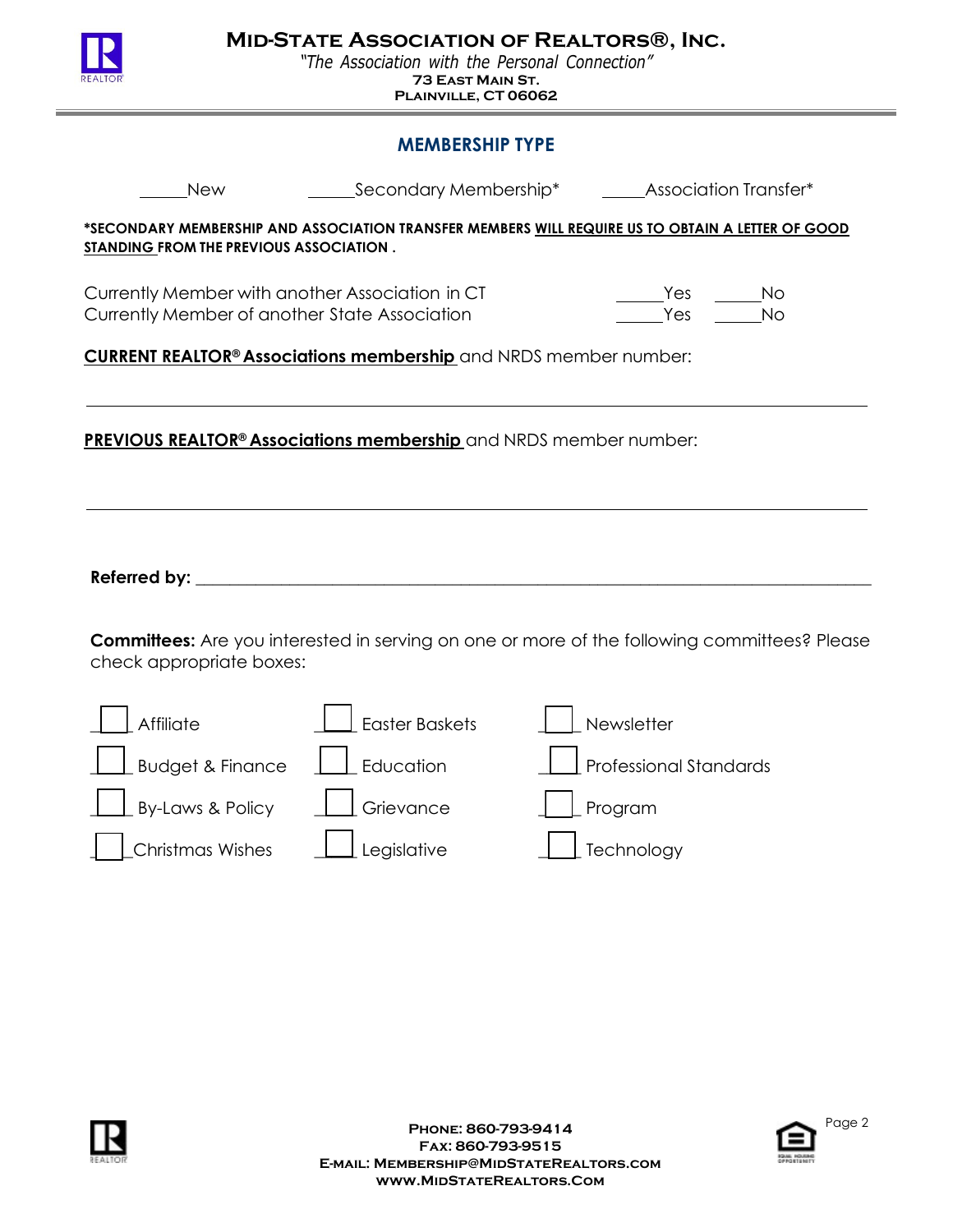

**Plainville, CT 06062**

### **CONDITIONS OF MEMBERSHIP SIGNATURE**

I \_\_\_\_\_\_\_\_\_\_\_\_\_\_\_\_\_\_\_\_\_\_\_\_\_\_\_\_\_ hereby apply for AFFILIATE membership in the Mid-State Association of REALTORS®, Inc. I understand that Affiliate memberships are individual memberships and therefore each designated affiliate in a company must submit an application and pay the required fees. I understand that I must pay Local and State Association Fees each year (State Fees are optional) and a \$125 application fee are also required when applying for membership.

- 1. **Bylaws, policies and rules.** I agree to abide by the bylaws, policies and rules of the Association, the bylaws, policies and rules of the Connecticut Association of REALTORS®, all as they apply to the category of membership I am applying for and as may from time to time beamended.
- 2. **No refund.** I understand that my Board/Association membership dues are non refundable. In the event I fail to maintain eligibility for membership for any reason, I understand I will not be entitled to a refund of my dues and fees.
- 3. **Authorization to release and use information; waiver.** I authorize the Association or its representatives to verify any information provided by me in this application by any method including contacting any Association where I held, or continue to hold, any type of membership to release all my membership or disciplinary records to this Association. I waive any legal claim or cause of action against the Association, its agents, employees or members including, but not limited to, slander, libel or defamation of character, that may arise from any action taken to verify, evaluate or process this application or other use of the information as authorized and released hereunder.
- 4. **All association communications are sent via email unless members request to receive hard copies.**

#### **APPLICANT**

I certify that I have read and agree to the terms and conditions of this application and that all information given in this application is true and correct.

Signature of Applicant

/<br>Date of Signature



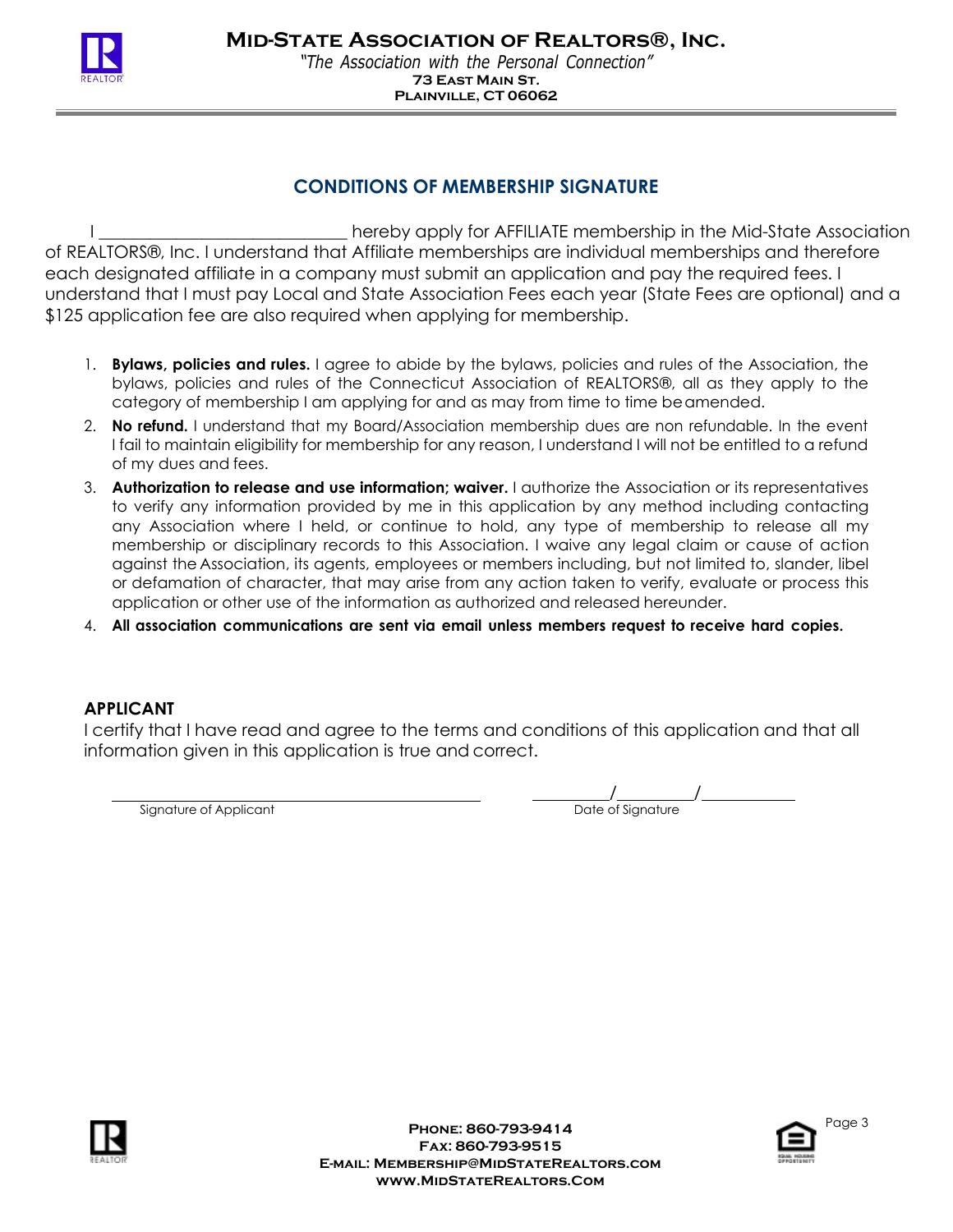

*"The Association with the Personal Connection"* **73 East Main St. Plainville, CT 06062**

| <b>Month</b><br>Joined | <b>Mid-State</b><br><b>Association</b><br><b>Dues</b> | <b>New</b><br><b>Member</b><br><b>Application</b><br>Fee | <b>Total</b><br>Due (w/o<br>voluntary<br>amounts) | Voluntary<br><b>PAF</b> | Voluntary<br><b>CTR Dues</b> | <b>Total Due</b><br>(w/voluntary<br>amounts) |
|------------------------|-------------------------------------------------------|----------------------------------------------------------|---------------------------------------------------|-------------------------|------------------------------|----------------------------------------------|
| January                | \$225.00                                              | \$125.00                                                 | \$350.00                                          | \$15.00                 | \$265.00                     | \$630.00                                     |
| February               | \$225.00                                              | \$125.00                                                 | \$350.00                                          | \$15.00                 | \$242.92                     | \$607.92                                     |
| March                  | \$225.00                                              | \$125.00                                                 | \$350.00                                          | \$15.00                 | \$220.83                     | \$585.83                                     |
| April                  | \$168.75                                              | \$125.00                                                 | \$293.75                                          | \$15.00                 | \$198.75                     | \$507.50                                     |
| May                    | \$168.75                                              | \$125.00                                                 | \$293.75                                          | \$15.00                 | \$176.67                     | \$485.42                                     |
| June                   | \$168.75                                              | \$125.00                                                 | \$293.75                                          | \$15.00                 | \$154.58                     | \$463.33                                     |
| July                   | \$112.50                                              | \$125.00                                                 | \$237.50                                          | \$15.00                 | \$132.50                     | \$385.00                                     |
| August                 | \$112.50                                              | \$125.00                                                 | \$237.50                                          | \$15.00                 | \$110.42                     | \$362.92                                     |
| September              | \$112.50                                              | \$125.00                                                 | \$237.50                                          | \$15.00                 | \$88.33                      | \$340.33                                     |
| October                | \$56.25                                               | \$125.00                                                 | \$181.25                                          | \$15.00                 | \$66.25                      | \$262.50                                     |
| November               | \$56.25                                               | \$125.00                                                 | \$181.25                                          | \$15.00                 | \$44.17                      | \$240.52                                     |
| December*              | <b>TBD</b>                                            | <b>TBD</b>                                               | <b>TBD</b>                                        | <b>TBD</b>              | <b>TBD</b>                   | <b>TBD</b>                                   |

#### *\* DECEMBER PAYMENT WILL INCLUDE 2023 DUES*

Mid-State portion of your dues is 100% tax deductible.

The amount of CTR's 2022 REALTORS which is non-deductible, is 39% of \$265 (\$104). The amount of CTR's Affiliate dues which is non-deductible is 31% of \$155 (\$48). The Voluntary Political Advocacy feeis not deductible. The non-deductible portion for NAR is 36% of \$150 (\$54). The NAR Image Assessment fee is deductible. The voluntary donation to the Gates Scholarship Fund is deductible to the extent allowed by law.

Affiliates do not pay NAR dues or assessment. CTR Dues are Voluntary for Affiliate Members.

Scholarship Contributions are tax deductible. Please check with your financial advisor.

Political Action Fund (PAF) Contributions are not tax deductible. Voluntary contributions to the Political Action Fund are used for state and federal issues purposes, **not** candidates and split 70% to the CT Realtors Issues Fund and 30% to the NAR Political Action Fund.



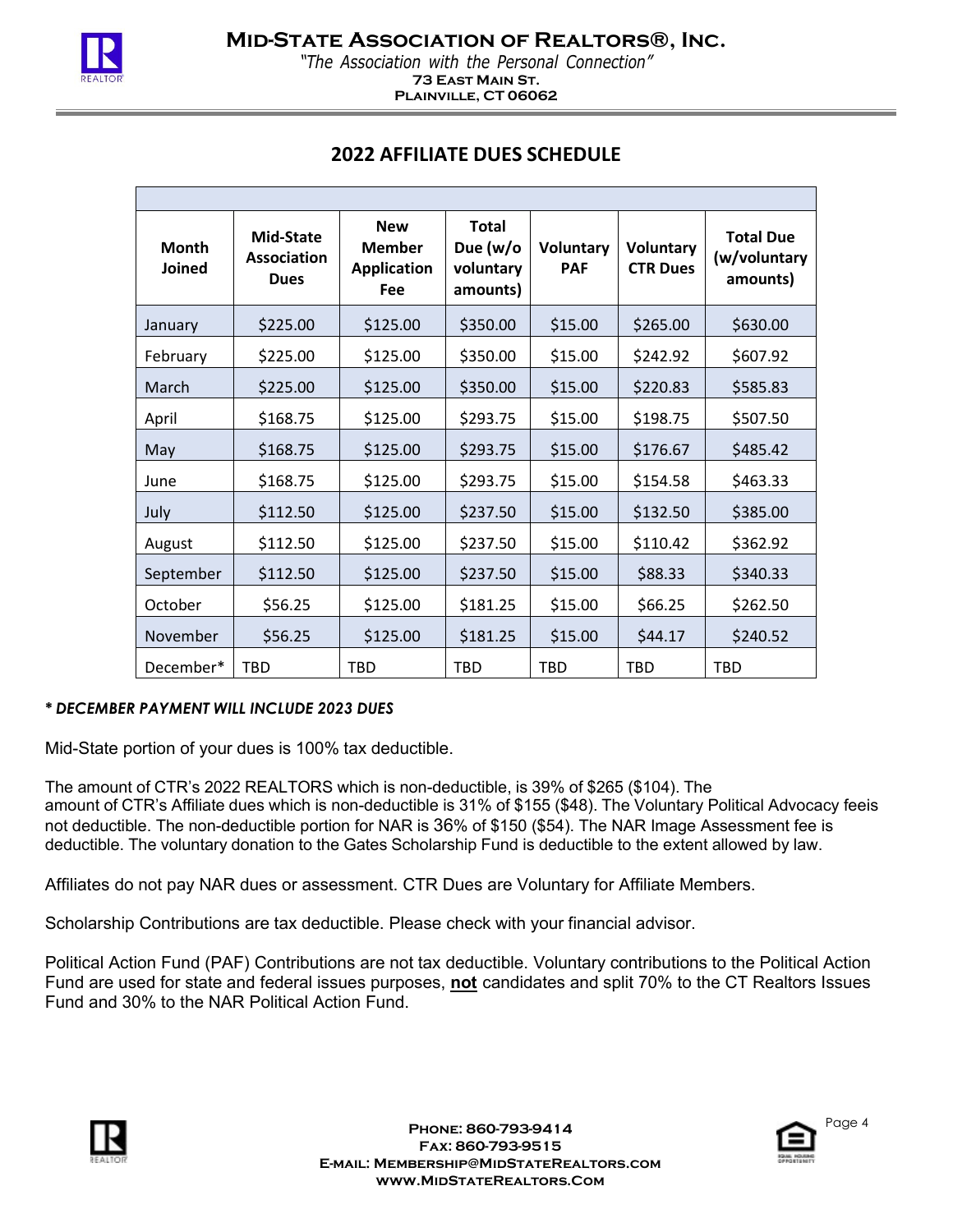

### EMAIL DISCLOSURE & ACKNOWLEDGMENT

The Mid-State Association of REALTORS® continuously strives to be in compliance with current FTC CAN-SPAM email regulation and TCPA & FCC regulations which regulate autodial texts and prerecorded voice calls (which are sometimes called "robocalls').. In doing so, Mid-State requires that this "Email Disclosure & Acknowledgement Notice" be completed in full. *Please read this "Disclosure" in its entirety and provide information as requested below.*

Please answer the following questions and enter the information requested.

(initial) I agree that I will maintain a valid email address and cell phone number with the association

(initial) I understand that my email address and cell phone number will also be submitted to Connecticut REALTORS® (CTR) and the National Association of REALTORS® (NAR).

(initial) You may add my email address to the Mid-State Broadcast email distribution lists. The Mid-State Broadcast Email service will send out emails on behalf of our members for a small fee. You can remove yourself at any time just by sending an email to MidState@MidStateRealtors.com with REMOVE in the subject line. We try to only send one broadcast email a day and will only send to Members of the Mid-State Association. *Please do not hit the unsubscribe button in a Constant Contact email as that will remove you completely from all Email communications.*

I wish to submit the following email address to Mid-State as the email address Mid-State should use to send its communications to:

By signing this "Email Disclosure & Acknowledgment Notice", you are authorizing the Mid-State Association to add the email address you have provided to our distribution lists.

Signature Date Date Date of the United States of the United States of the Date Date

Remember, you may request to change your email address with us as you need to. Simply send us an email and provide us with a new email address. Email your request to membership@midstaterealtors.co[m.](mailto:membership@midstaterealtors.com.)